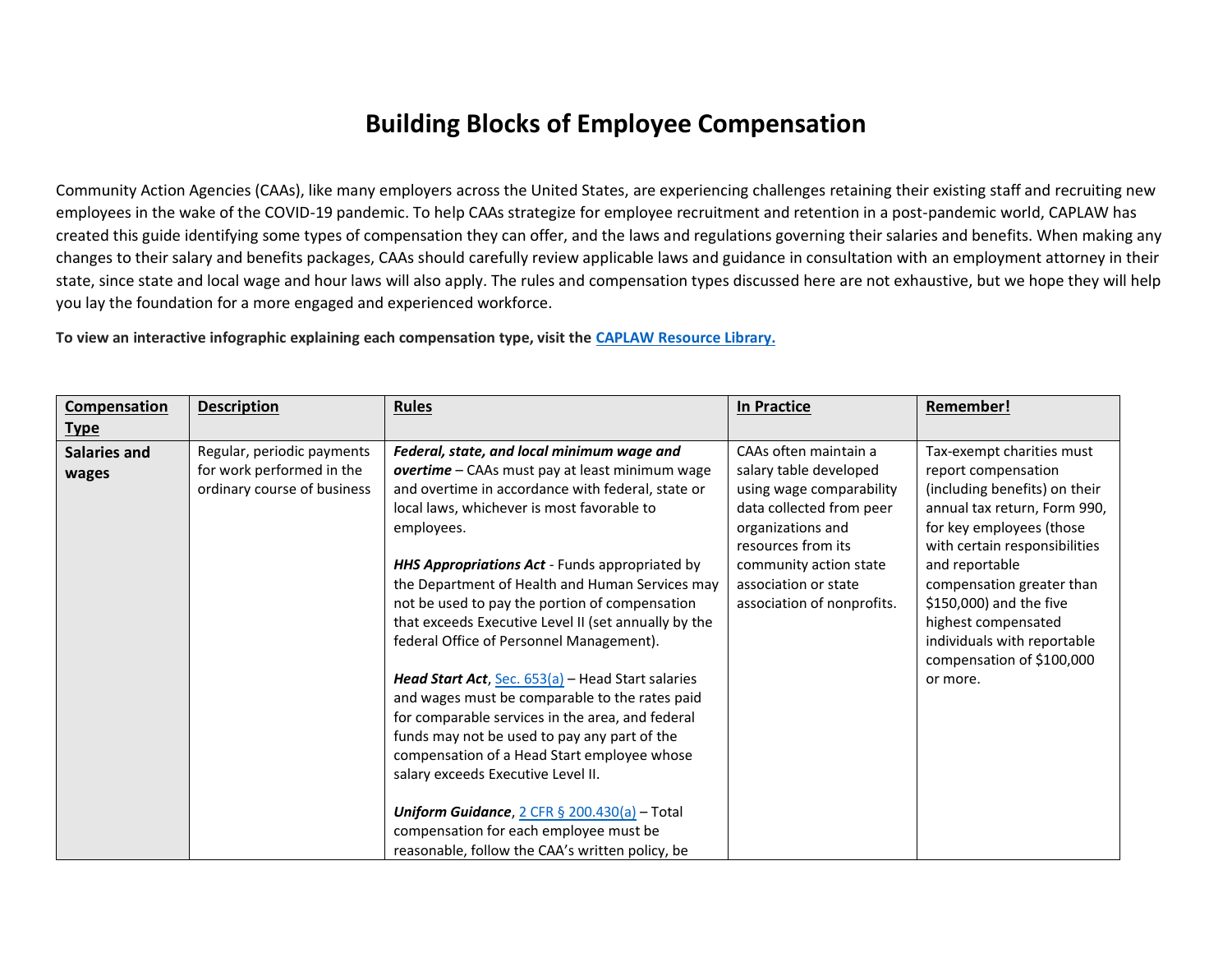| Compensation                            | <b>Description</b>                                                                                                                | <b>Rules</b>                                                                                                                                                                                                                                                                                                                                                                                                                                                                                                                                                                                                                                                                                                                                                                                                                                                                                                                                                        | <b>In Practice</b>                                                                                                                                                                                                                     | <b>Remember!</b>                                                                                                                                                                                                                                                                                                         |
|-----------------------------------------|-----------------------------------------------------------------------------------------------------------------------------------|---------------------------------------------------------------------------------------------------------------------------------------------------------------------------------------------------------------------------------------------------------------------------------------------------------------------------------------------------------------------------------------------------------------------------------------------------------------------------------------------------------------------------------------------------------------------------------------------------------------------------------------------------------------------------------------------------------------------------------------------------------------------------------------------------------------------------------------------------------------------------------------------------------------------------------------------------------------------|----------------------------------------------------------------------------------------------------------------------------------------------------------------------------------------------------------------------------------------|--------------------------------------------------------------------------------------------------------------------------------------------------------------------------------------------------------------------------------------------------------------------------------------------------------------------------|
| <b>Type</b>                             |                                                                                                                                   |                                                                                                                                                                                                                                                                                                                                                                                                                                                                                                                                                                                                                                                                                                                                                                                                                                                                                                                                                                     |                                                                                                                                                                                                                                        |                                                                                                                                                                                                                                                                                                                          |
|                                         |                                                                                                                                   | supported by sufficient documentation, and be<br>allocable to the funding source charged.<br>Internal Revenue Code, $26$ CFR § 53.4958-6(a) -<br>Compensation must not confer an "excess benefit"<br>on key employees. Compensation paid to key<br>employees will be presumed reasonable if<br>approved in advance by independent members of<br>the board and based on documented, objective<br>comparability data evaluated concurrently with<br>approval.                                                                                                                                                                                                                                                                                                                                                                                                                                                                                                         |                                                                                                                                                                                                                                        |                                                                                                                                                                                                                                                                                                                          |
| Cost-of-Living-<br>Adjustment<br>(COLA) | Permanent salary or wage<br>increase to reflect the rising<br>cost of goods and services<br>over time                             | <b>Head Start Act</b> , Sec. $640(a)(3)(A)(i)(I)$ – The Office<br>of Head Start's annual funding allocations provide a<br>cost-of-living increase for each Head Start agency<br>to maintain the level of services provided during<br>the prior year.                                                                                                                                                                                                                                                                                                                                                                                                                                                                                                                                                                                                                                                                                                                | A CAA may adopt a policy<br>to raise all employee<br>salaries commensurate<br>with the annual Head Start<br>COLA, so long as funding is<br>available.                                                                                  | The Head Start Act requires<br>that programs implement<br>annual COLA increases for<br><b>Head Start employees</b><br>regardless of whether the<br>CAA can grant COLA<br>increases to non-Head Start<br>staff.                                                                                                           |
| <b>Incentive</b><br>compensation        | One-time bonus or lump<br>sum paid to an employee or<br>employees as a reward for<br>individual or organizational<br>achievements | Uniform Guidance, $2$ CFR § 200.430(f) -<br>Reasonable incentive compensation is allowable if<br>earned for a permissible purpose ("cost reduction,<br>efficient performance, suggestion awards, safety<br>awards, etc.") under a pre-existing agreement or<br>written policy followed so consistently as to imply,<br>in effect, an agreement.<br>Office of Head Start, ACF-IM-HS-21-05 - Programs<br>are encouraged to use one-time Head Start funding<br>under the American Rescue Plan (ARP) and other<br>COVID-19 relief funding to make incentive<br>payments, such as hiring and retention bonuses, to<br>support retention.<br><b>Internal Revenue Service, Information Letter 2002-</b><br>0021 - While permissible, the IRS evaluates several<br>factors relating to incentive pay, including whether<br>it has a real and discernible business purpose, is<br>established by independent board members, and<br>results in reasonable total compensation. | A CAA may adopt a<br>recruitment bonus policy<br>using federal funds to pay<br>a cash incentive to<br>employees who refer<br>candidates for<br>employment who are<br>hired by the CAA and<br>retained for a certain<br>period of time. | Federal funding sources<br>review bonus policies and<br>payments closely, which has<br>resulted in large<br>disallowances in some cases.<br>CAPLAW's 2019 article on<br>incentive compensation<br>discusses issues to consider<br>when drafting and<br>implementing a policy to<br>mitigate the risk of<br>disallowance. |